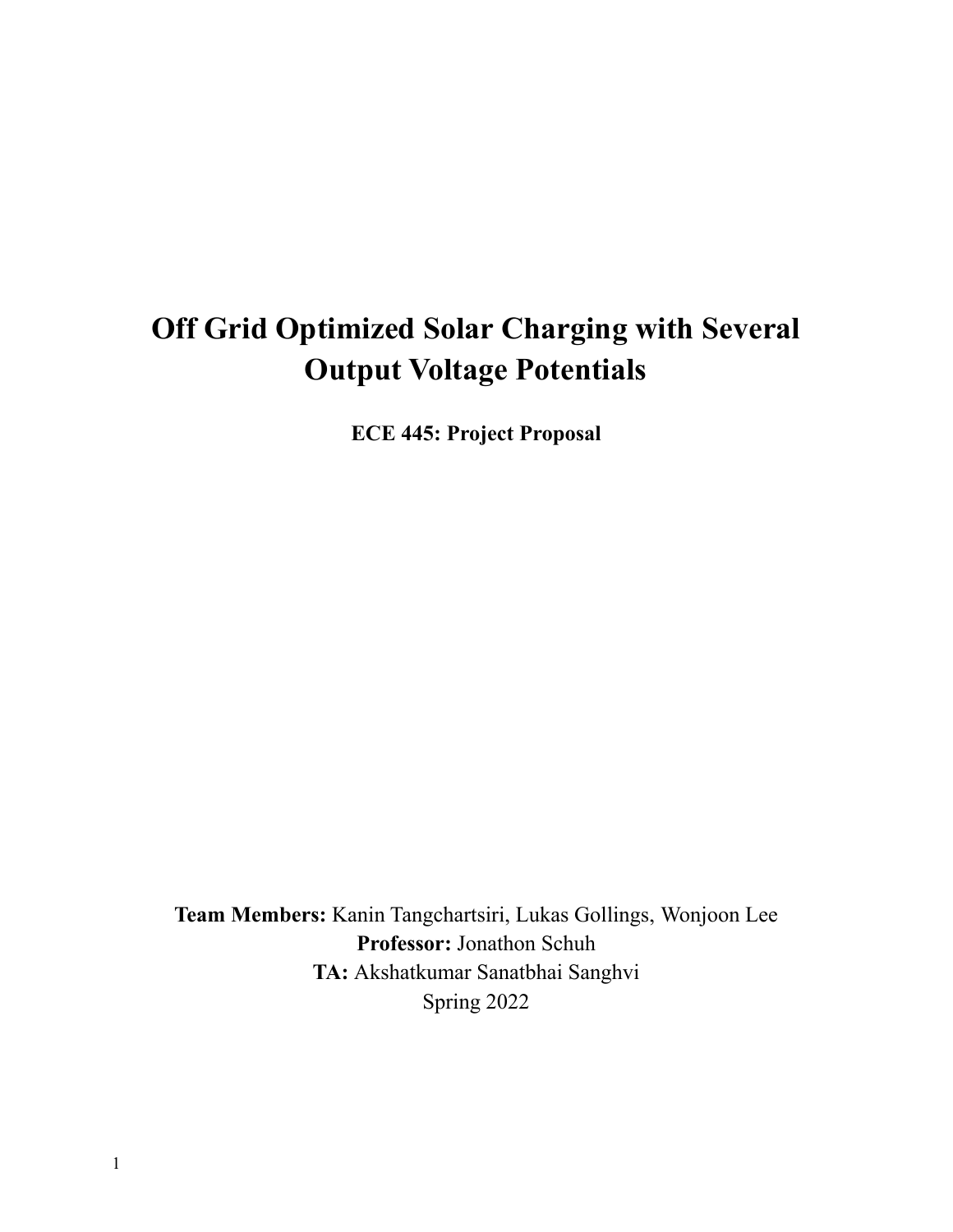#### **1. Introduction**

#### **1.1 Problem:**

Due to the effects of climate change, the risk of natural disasters threatens several of the world's most populated areas. In the event of electricity going out for several days during a natural disaster, people are left with no way to charge their phones, flashlight batteries, or any other tools they may desperately need. This creates a need for some off-grid charging solution that can supply power to several different voltage requirements. There is also a need for such a device for consumers who want to utilize renewable energy to reduce their carbon footprint, but cannot control how their local electricity is generated or cannot install solar panels due to the cost. These two problems that arise from climate change both require a need for an off grid energy source, that can be used freely by the user, and is versatile by having several different charging outputs.

#### **1.2 Solution:**

Our team proposes a solar panel integrated with a cascaded DC-DC Converter, that can provide power to USB and rechargeable batteries in the event of emergencies. This device would utilize off-grid renewable energy and provide charging capabilities to multiple output potentials with different power ratings, for example, AA batteries and USB protocol for smartphones. The input power will be sourced from a Maximum Power Point Extraction (MPPT) algorithm, and the product will be able to measure and store the total energy accrued from the solar panel. This device can be used year-round to provide renewable energy to homes or be stored to be used in case of an emergency. This device must provide reliable, safe, and reproducible circuitry to allow maximum power to be extracted from the input solar panel, while strictly regulating the power ratings of several output terminals.

The overall product will display the cumulative power received from the solar panel, such that the environmental impact of the device can be measured. Typical applications for this would include setting this device up to run in remote locations that are isolated from the grid, such as hiking, camping, or in the event of a blackout. The device's success is based on the amount of energy received from the solar panels, and the necessary regulation of the output potentials.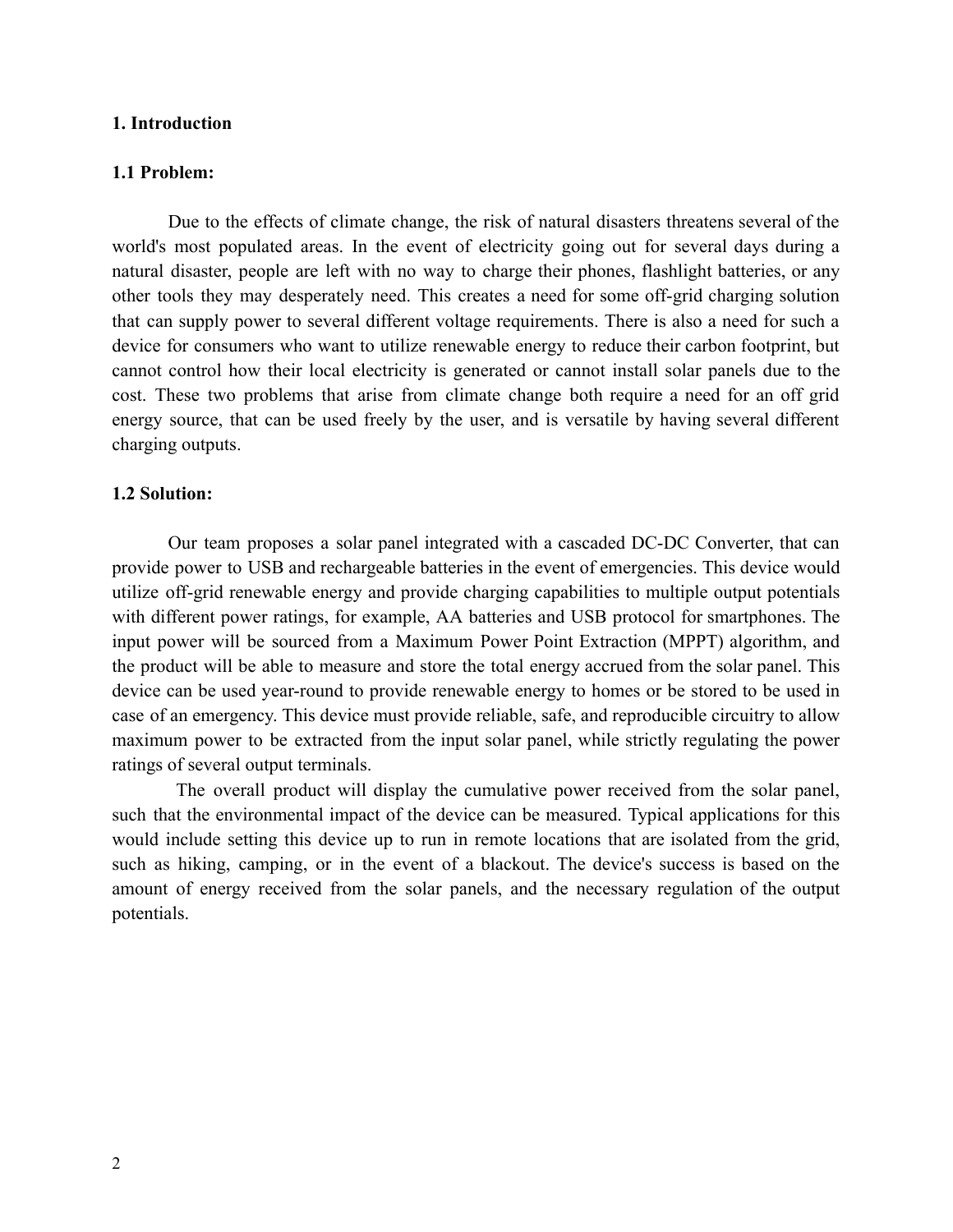#### **1.3 Visual Aid**



Figure 1: Consumer Design

#### **1.4 High-level Requirements List**

1.4.1: Solar Panel Input with Maximum Power Extraction: Displaying the energy saved

The MPPT will allow us to extract the maximum amount of power, over a wide range of ambient weather conditions. This is required for consumer use, who want to maximize their energy savings. We propose to design our MCU around the MPPT algorithm, with the necessary control feedback to regulate current from the solar panels. The MCU would control the duty cycle of a synchronous buck boost converter, which affects the relationship between the input and output current. By doing this, the duty cycle can be altered to achieve maximum power extraction, where the Buck circuit can be modeled as a variable resistor with minimal losses. This is the fundamental mechanism behind our efficient MPPT algorithm, where the output voltage of the Buck circuit dictates the amount of power being extracted. We can then attach a current sensor directly to the Buck terminals to measure the total power extracted. The microcontroller can store this information in memory, and display it on an external LCD display, allowing the user to accurately measure their energy savings. This part of the project is vital to its success because we want to maximize the efficiency of our renewable energy source and provide users with highly accurate and efficient energy savings.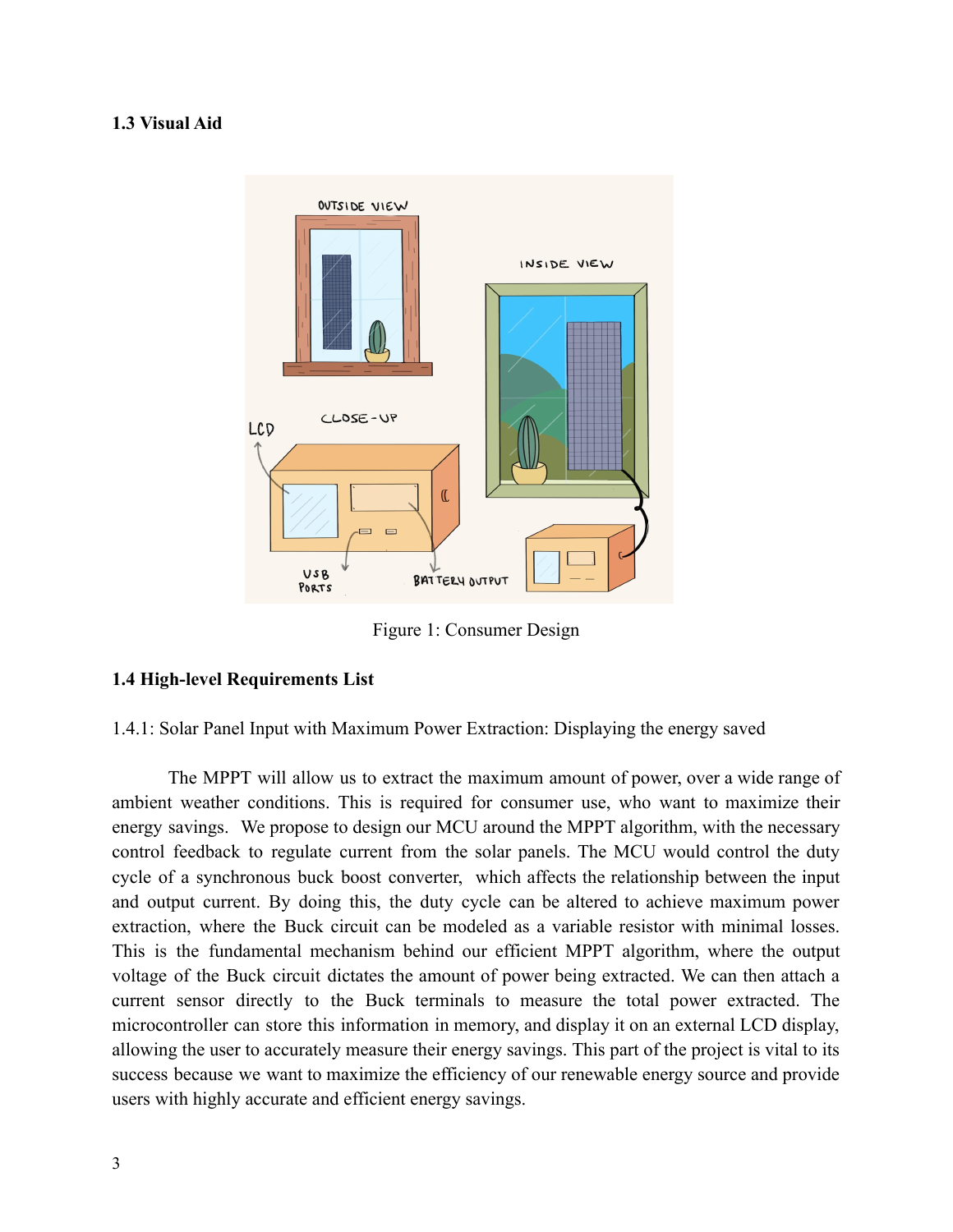#### 1.4.2. Ability to Work off Grid

A critical part of our design is the ability to operate completely isolated from the grid. This requires the system to rely on the solar panel for its auxiliary power. There cannot be any external connections to power sources, which requires the system to interface the MPPT algorithm with voltage regulators required to power internal ICs and the microcontroller. The MPPT cannot cause volatile behavior for the currents and voltages inside the device, thus the device must be powered from an internal source that is separate from the output voltage controlled in MPPT. This is the first step in the device being able to work isolated from the grid, but it also must be able to generate the control, duty cycle, and data signals for all of the internal components as well. Thus, to be isolated from the grid, the device has to be complex enough to interface several circuit blocks, while managing and consuming the energy extracted from the solar panel.

#### 1.4.3 Quality of the Output Voltage and Current

The quality of the output voltage and current is an area that we want to constrain the accuracy of. Typically for a mobile phone, we would expect the USB charging to be rated at 5V/2A. We want these to be as accurate as possible and so we limit our ringing and our switching tolerances to 2% both on the voltage and current sides. This type of issue can be sourced to the fact that there is ringing in our synchronous converter system [1]. We want to minimize this as much as possible to allow our average voltage and current to even out and stay within those bounds as aforementioned. That being said, we also want to make sure that those peak voltages and currents are accounted for especially when selecting our switches, FETs, and wire gauge sizes to prevent malfunction and breakdowns. This will help increase the durability of our design.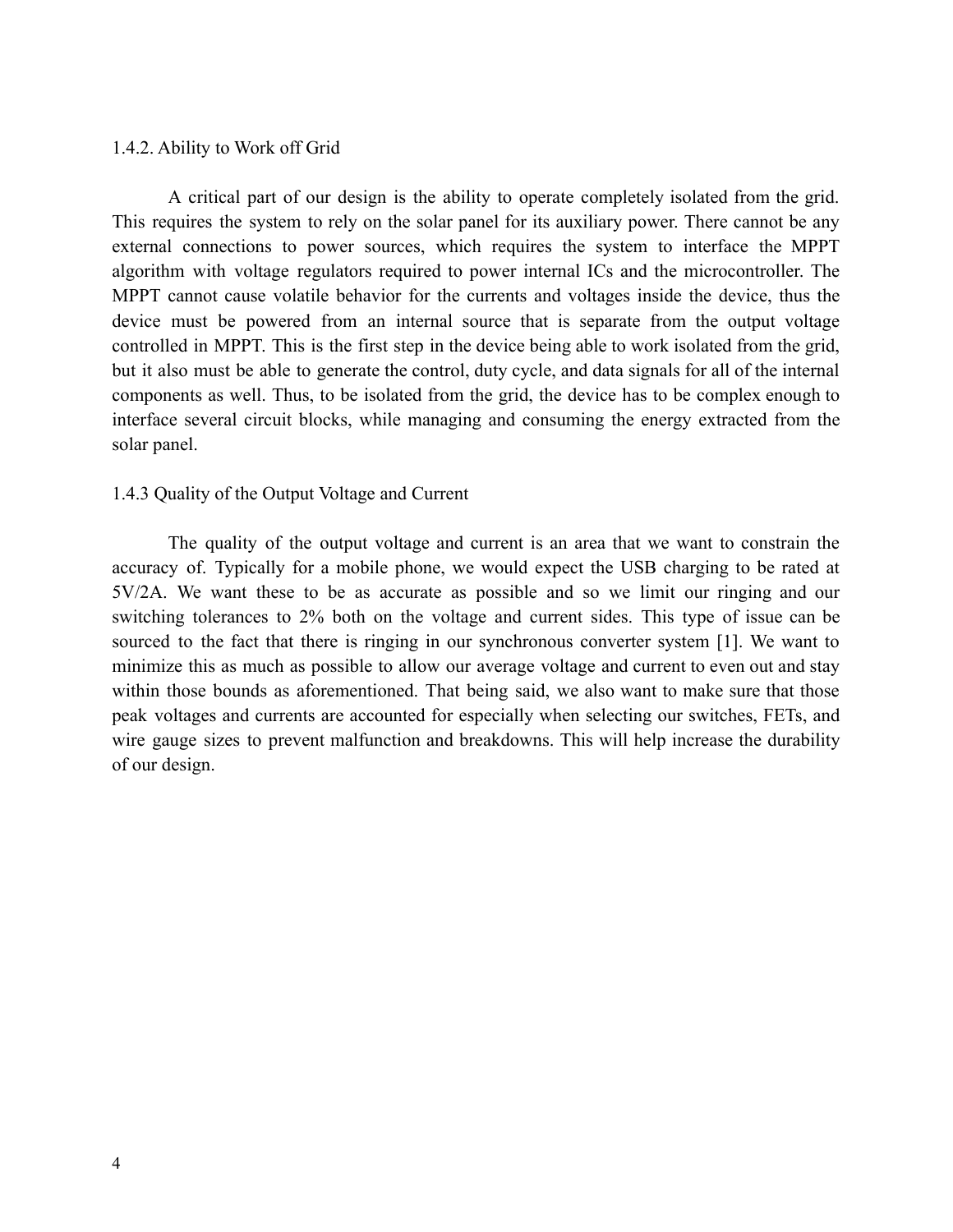## **2. Design**

#### **2.1 Block Diagram**





## **2.2 Subsystem Overview**

## **2.2.1 Input Power System**

Component Requirements:

- **● Solar Panels**
	- This will be our main source of input power. We expect that we will need at least 12-16 Watts of input power from the solar panel, to satisfy the conservation of power and charge two output batteries simultaneously. If a 16 W solar panel or array of lower output power solar cells is not available on the market, we can look into alternative solar panels that are provided in various labs throughout ECEB.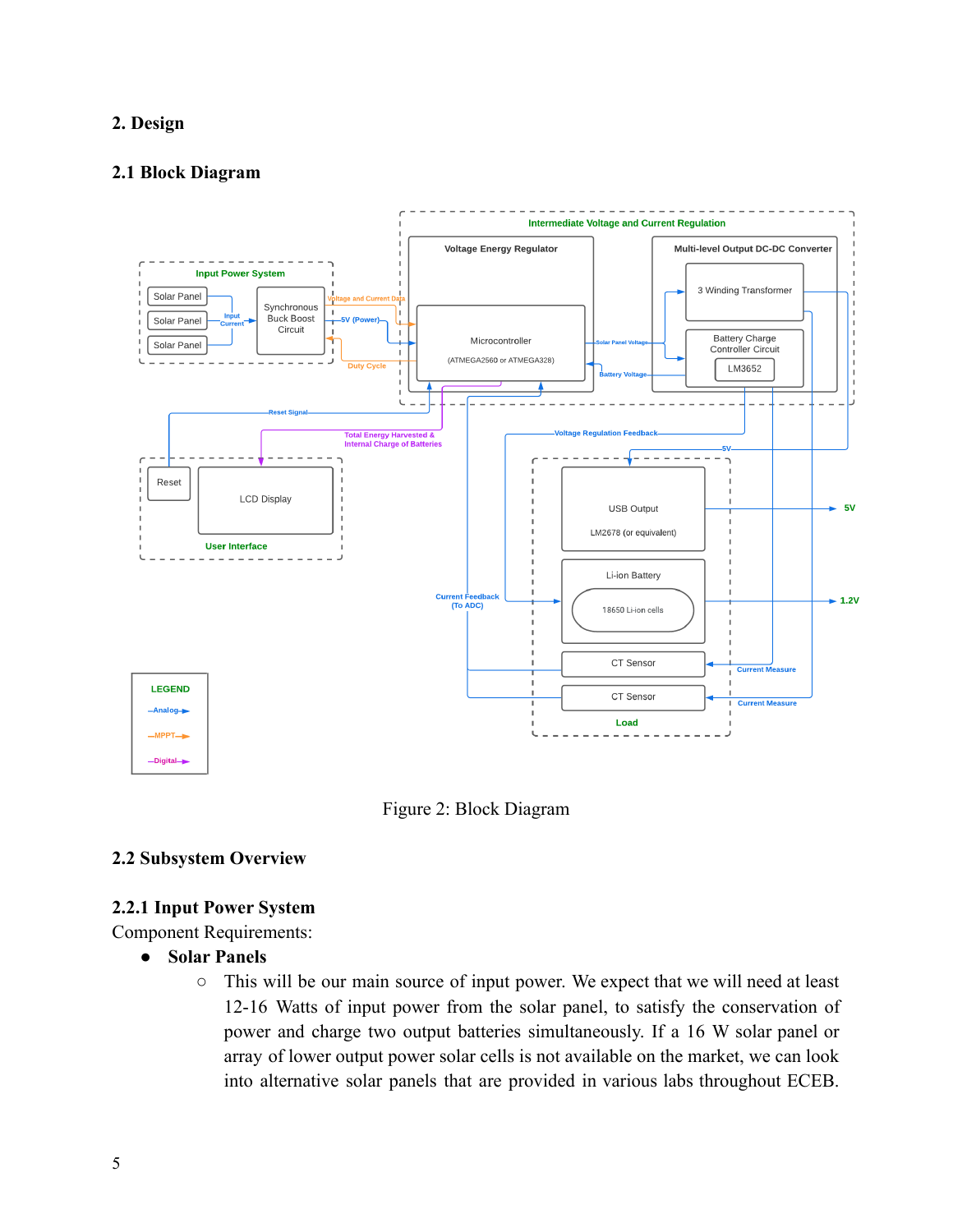We have begun discussing with the TA possibility of using solar panels owned by the university, to reduce our cost.

- **Synchronous Buck or Boost Converter** 
	- For the synchronous buck-boost converter, we'd expect to utilize this particular topology to allow us to utilize varying inputs from the solar panel to output a constant 5 V/2 A DC. In addition to this topology, we also plan to use a buck or boost converter to model a variable resistor that's dependent upon the duty cycle that we feed into the buckboost converter. This variable resistor model is essentially created because we model  $R = V/I$  where V and I are the buck converter's output voltage and current respectively, and this variable resistance is vital to the MPPT hardware implementation.
- *● Requirement 1*: Providing an output of 5V / 2A according to specifications decided by our charging devices 10 [W] with appropriate current and voltage ripple.
- *● Requirement 2:* Implement a topology that allows for a varying input from the solar panel to be outputted as a constant DC. This can be done with a synchronous buck, boost, or buck boost converter, where we will simulate and select the most efficient topology.

# **2.2.2 Intermediate Voltage and Current Regulation**

- **● MCU**
	- We will use a custom designed microcontroller board to perform (MPPT) for the solar panels and regulate the solar panel output current. Currently, our two options are ATMEGA 2560 for more I/O and peripheral expandability or ATMEGA 328 for compactness. In addition to the MPPT functionality, MCU will be used to calculate and process feedback data for the control of the various components (i.e. Multi-Potential DC-DC Converter components) and data to be displayed to the users on the LCD display. Hence, the MCU is critical to power extraction and regulating the output power ratings.

# **● Battery Charge Controller Circuit**

**○** To store access energy after the main energy is drawn from the USB port, lithium ion batteries will be used. For the safety and proper charging operation of these batteries, LT3652 PMIC will be used to regulate the charging current according to the total power being harvested by the solar panels (adjustable according to the irradiation level via the sensible difference in input voltage and battery voltage feedback loop) [2]. Also, this circuit will be responsible for controlling the charging current according to the battery's charge (even shut down after a certain voltage threshold). A Zener diode will be used on the load side for over-charge protection.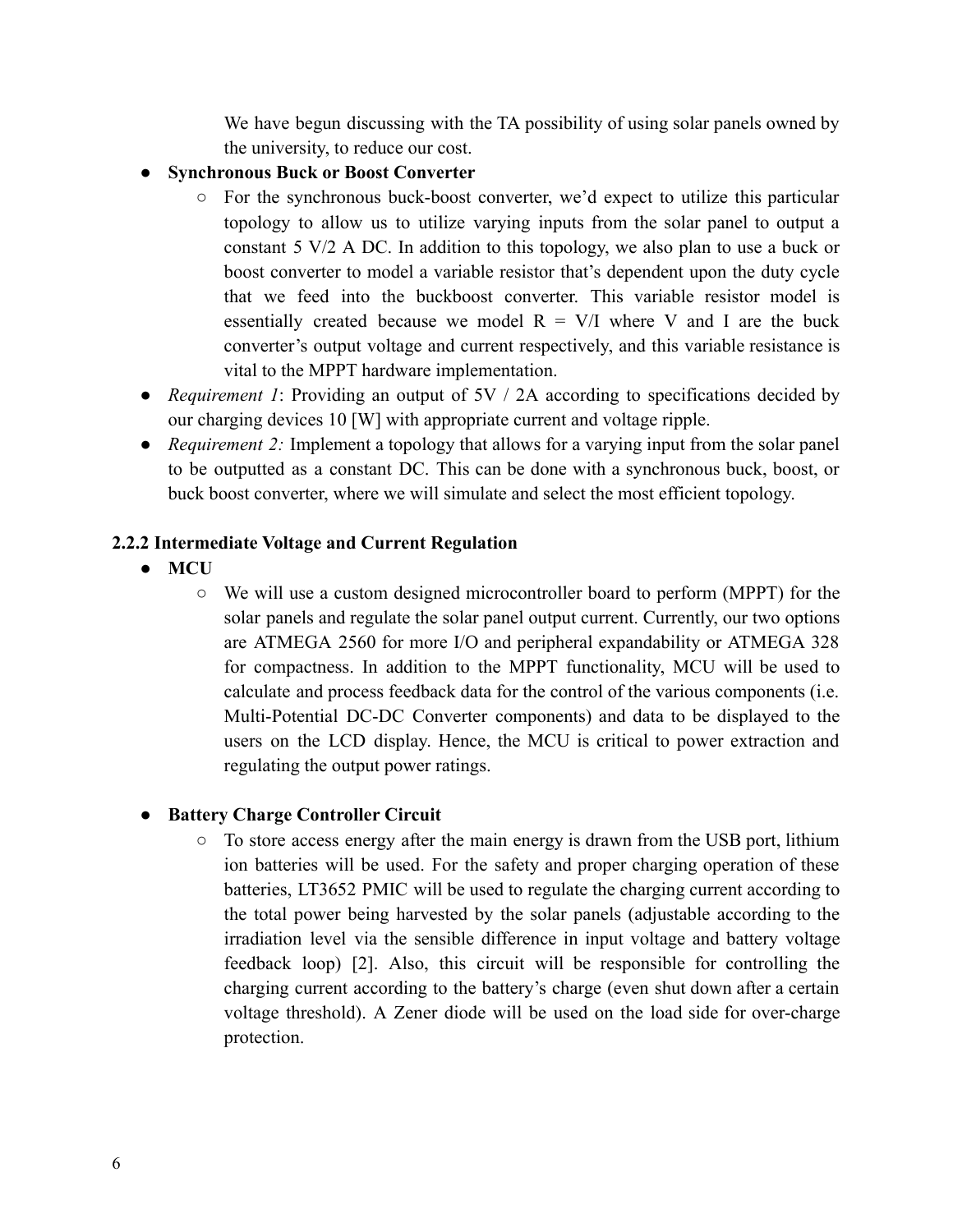## **● Multiple Output DC-DC Converter (Flyback or Forward Converter)**

- We propose to implement a Flyback or Forward topology that makes use of a three-winding transformer to control the different output potentials. By successfully designing our transformer, we solve for the turn rations N1:N2:N3 such that the two loads can be connected. These implementations will require the design of output filters working in conjunction with battery charge controllers, such that the output voltage potentials and currents are confined. The transformer will also provide galvanic isolation (using a transformer) to ensure the durability of the system in case of faulty operation, but also introduces additional losses in the system.
- *● Requirement 1:* Secondary Converter is able to regulate and limit to different load terminals.
	- Must select a duty cycle and turn ratio that allows us to achieve USB (5V) at 2A) and battery power ratings (1.2V at 500mA).
	- Development of two different output filters to ensure the voltage and current ripple are within 1-2% of the expected value.
- *● Requirement 2:* Safe control mechanisms that successfully charge the battery
	- Battery charging rate is automatically adjustable according to the solar irradiation level.
	- According to the battery charge levels, the speed of charging is adjustable or even can be stopped.

# **2.2.3 Load Regulation**

# **● USB Output**

○ To output 5V 2A output via USB connection, a DC-DC voltage regulator will be used to step down the voltage to 5V and regulate the output current to 2A. PMIC such as LM2678 has a wide range of input voltage (from 8V to 40V) [3]. Therefore, implementing LM2678 or similar ICs at the output of the 3 winding transformer will be an optimum modular solution (wide input range capacity) and reliably output the 5V, 2A configuration to the load [3]. For the over current protection, putting a fuse at the load will be a good practice on this subsystem [4].

# **● Li-ion Battery**

○ Specific battery capacity is still tbh since depending on the solar panel implementation, the battery capacity may vary. If we can get access to ECEB's solar panel (can harvest up to 80W or more), battery capacity needs to increase. However, if smaller solar panels are implemented, battery capacity can be small. One possibility of Li-ion battery implementation is using 18650 lithium ion battery cells. The typical voltage rating for these cells is 3.7V and depending on the capacity requirements, "battery pack" voltage may also vary. Going back to LT3652, this IC is capable of supporting a battery rating of up to 15V, which is a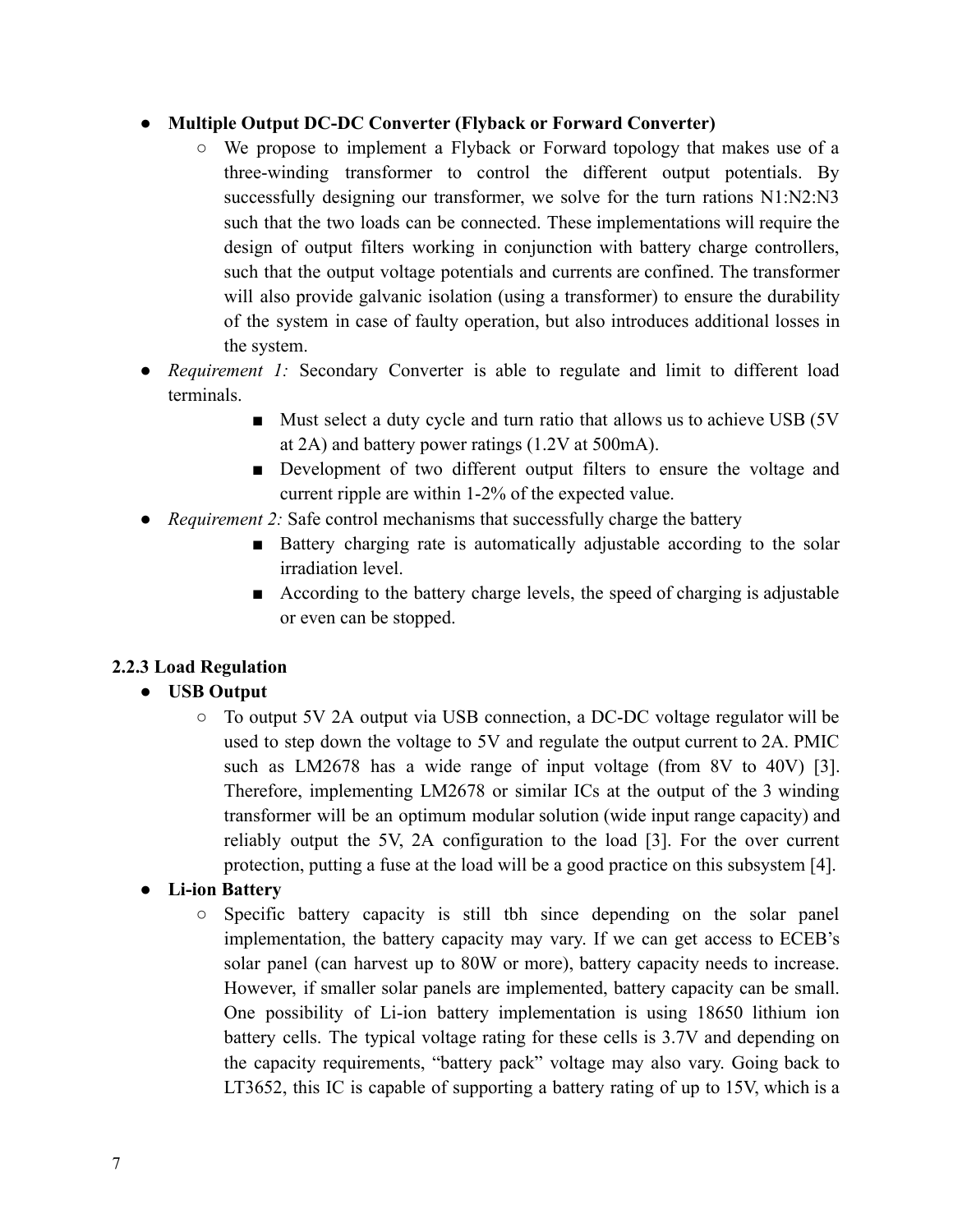modular design choice since a wide range of battery configurations are possible depending on future design changes [2].

- **● CT Sensors**
	- CT sensors will be used to measure the current being drawn by two outputs (output current drawn by USB output and the charging current of the battery). These data will be sent to MCU and will be used to calculate the energy being harvested and the battery charge level.
- *Requirement 1:* Overcharge protection via shutting the current off according to the battery charges so that the battery can last long.
- *Requirement 2:* Overcurrent protection at the load (or user interaction side) for the safety of the users.
- *Requirement 3:* Feedback data received on MCU for the controls and displaying the data.

## **2.2.4 User Interface**

- **● LCD Display**
	- **○** A simple display will be mounted on the system to show human comprehensible data. Some of the data we will try to focus on displaying include total energy harvested and battery charge level. Battery level is an important measure because the user needs to know how much power he or she can pull from the storage in emergencies. Since we intended this device to be able to operate off-grid, we have to ensure that it can operate reliably during the low solar irradiation weather as well. Displaying the battery level is crucial for this purpose since the users will be able to keep track of the stored energy and use it accordingly. Total energy harvested will be an important indicator of how much energy users can save by using this device.
- *● Requirement 1:* Human comprehensible data output display of the total energy harvested in units of [Watts].
- *Requirement 2:* Human comprehensible data output display of the battery charge status in units of [mAh].

# **2.3 Tolerance Analysis**

One area of conflict that we must be prepared for, is how we implement the USB protocol and limit the current being sent to the output device. Standard USB protocols do not limit the current being sent to the host device, but instead, follow a communication protocol to incrementally increase the load current [5]. This places a constraint on the output USB current, which is directly tied to the input current obtained through MPPT. Thus we may have to limit the efficiency of the MPPT algorithm, such that the input current does not exceed the maximum power rating and does not disrupt the communication protocol between the host and port connection. This operation must also control the no load condition of our output terminals, but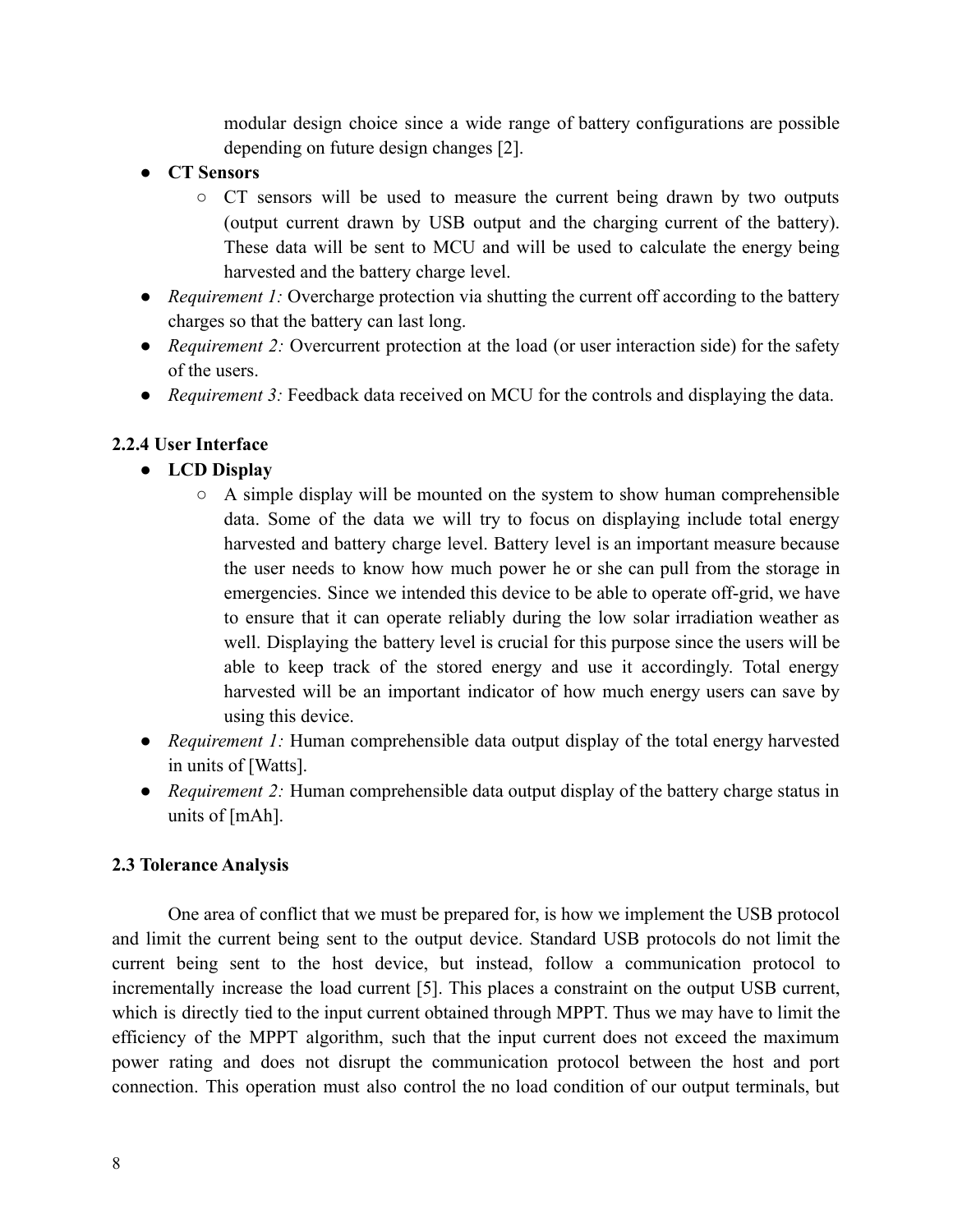no USB host actively turns off the power from the port**.** The USB host expects that 5 [V] and 2 [A] will always be available, which we may need complex circuitry to reroute this power to the charging bank for no load conditions, while being able to source power from the storage element and the solar panel itself. This all ties back to section 2.2.3 for the load regulation requirements, where the output power terminals are safe for battery charging.

This problem can be solved by modifying the MPPT algorithm to supply the maximum allowed power, by setting an upper bound on the output solar panel current. This upper bound restricts the current on the primary winding of our transformer, which is mathematically represented as  $I_1N_1 + I_2N_2 + I_3N_3 = 0$ . Thus, if we can place an upper bound in  $I_1$  by programming the microcontroller, then there will also be an upper bound on the sum of the output currents  $I_2 + I_3$ , and the total output current does not exceed any ratings. Furthermore, in the no load conditions when  $I_2 = 0$  and  $I_3 = 0$ , we can focus on providing a path for the current  $I_1$  to the charge storage unit. This is the strength of using a three winding transformer in our design, but we must also be prepared to account for additional losses, such as the magnetizing inductance of the system.

#### **3. Ethics and Safety**

The IEEE Code of Ethics states that members are hereby committed to "uphold the highest standards of integrity, responsible behavior, and ethical conduct in professional activities" [6]. With this in mind, we have compiled a few risks associated with following through with these projects. These are important especially since we are utilizing batteries as a power source while also reporting our current power outputs.

In terms of ethics, we want to make sure that we understand the safety and the risks associated with utilizing external batteries. This involves each member of our team conducting the battery safety training that has been provided to us by the course staff here at ECE 445. Precautionary measures that we can take are to make sure that we protect our system from overheating, loss of voltage and other surges that could occur while the device is operating. Furthermore, it is best if we can isolate the power signals and the data signals in our design, such that the PCB manufactured is not at risk of accidental short circuits destroying the device or battery.

In addition to this, we will be tracking overall power input into our system and so it is our responsibility as the engineers to make sure that these values are accurate as they may be used to supplement other use cases and as such may be reported as official statistics. Providing accurate and factually correct information is important to consumers and is also advised under IEEE code of ethics under section 7.8 section 1.5 whereby it is stated that individuals must "be honest and realistic in stating claims or estimates based on available data" [6]. This will be apparent in future reports and revisions to our project, where the device provides reliable and accurate data to the user.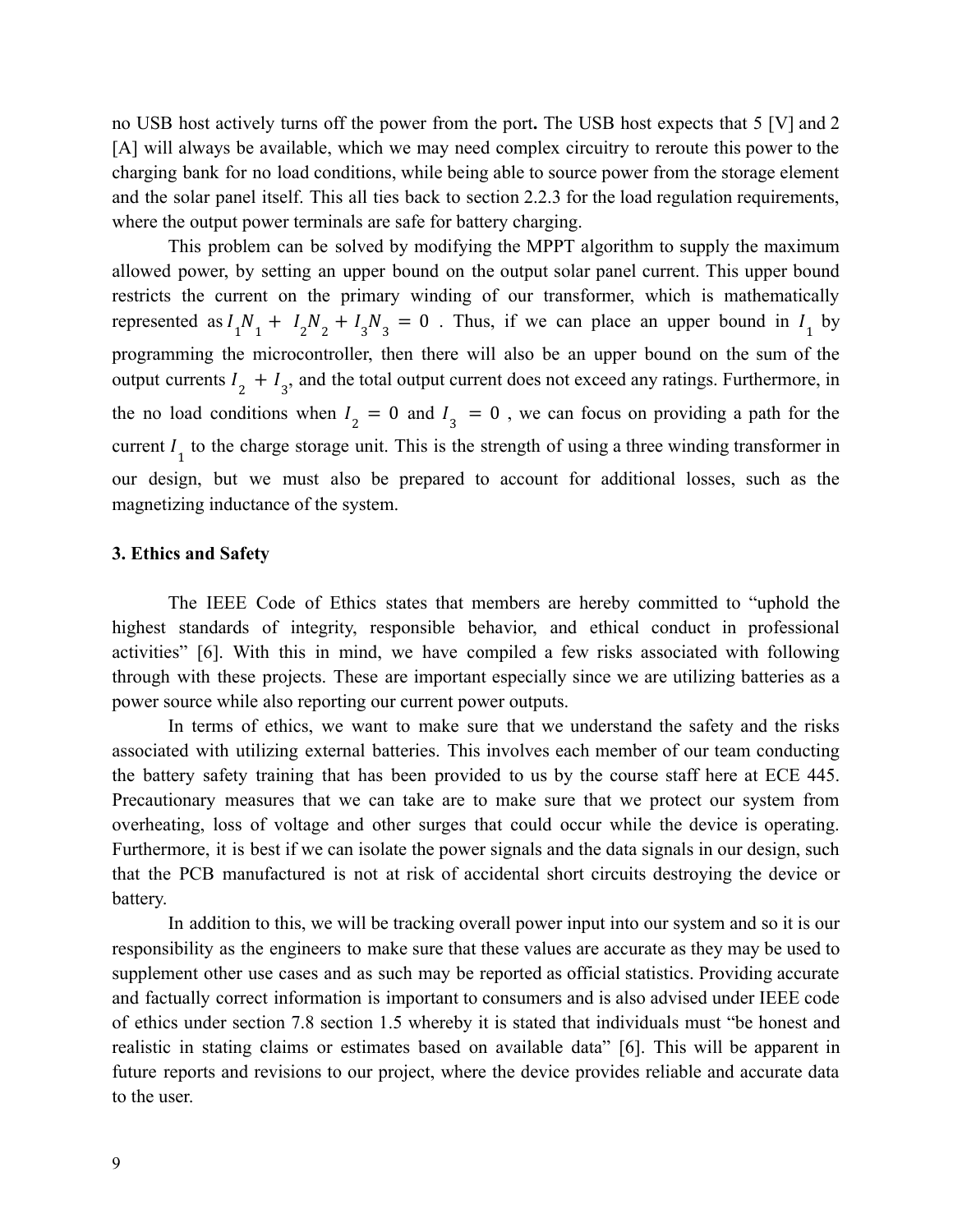## **4. Conclusion**

Our proposed device can be applied to a variety of different economic and environmental concerns. The significance lies in the ability of our project to work completely isolated from the grid, harness energy efficiently, and the ability to have several output voltage potentials from a single renewable source. By further tracking the amount of energy accrued over the solar panels' lifetime, there is immediate feedback on the return of investments from purchasing this device. A consumer can utilize our design for numerous circumstances, such as hurricane relief, emergency power during a blackout, or reducing their carbon footprint by reducing their energy bill. These aspects of our design indicate the project will not only solve the aforementioned problems but also can be expanded upon in the future to provide more output potentials with different power ratings as the global energy demand continues to increase.